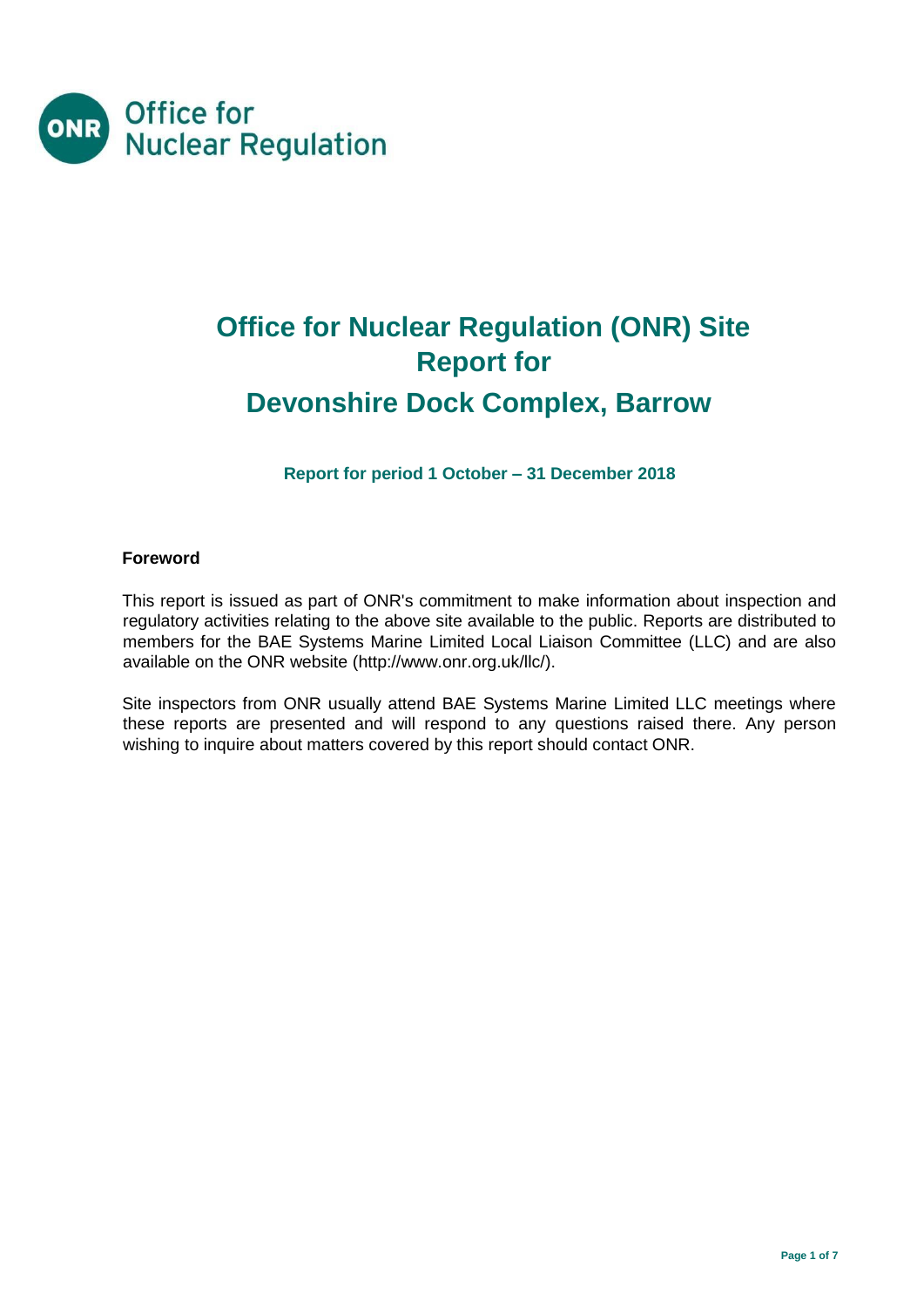## **TABLE OF CONTENTS**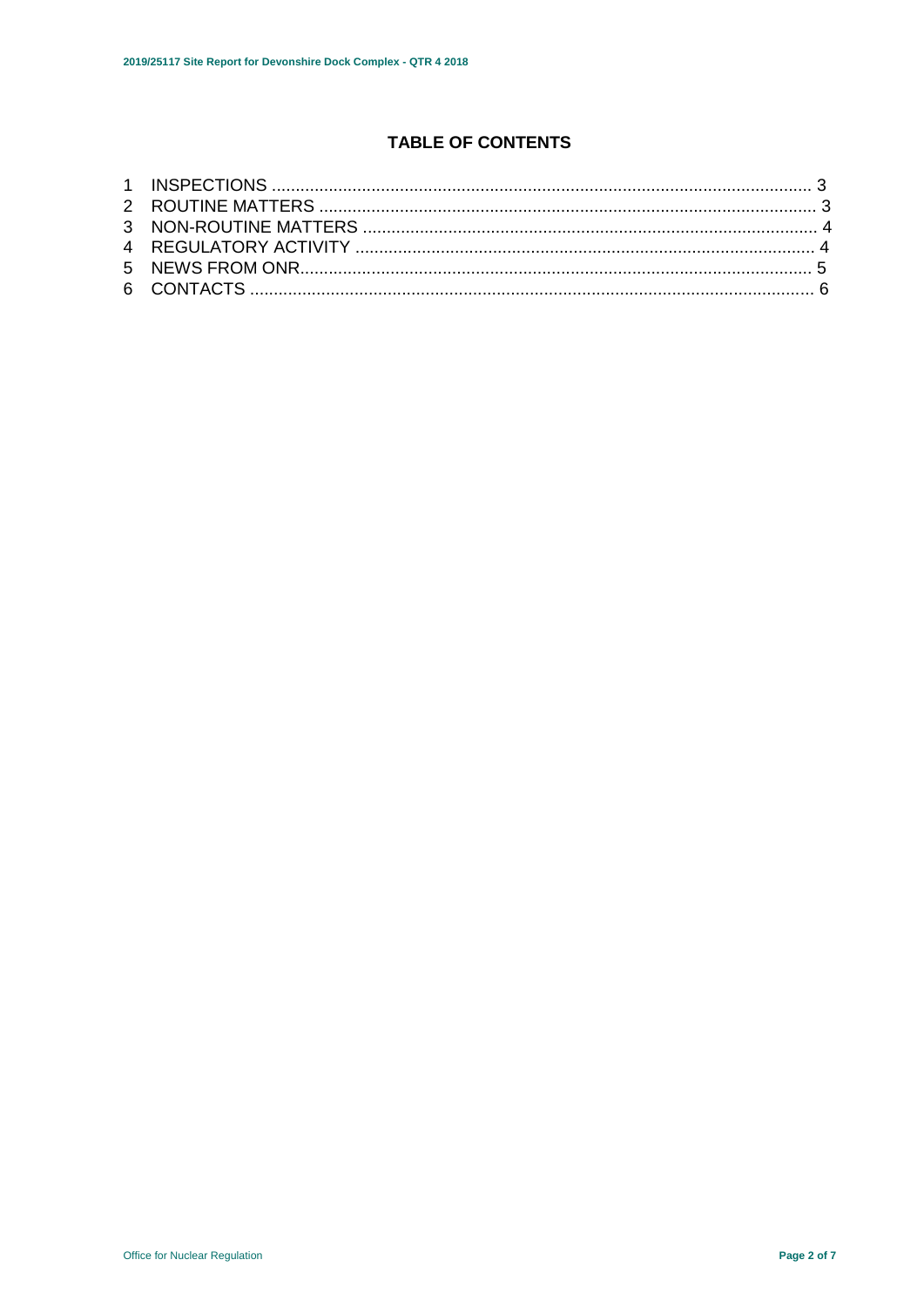#### **1 INSPECTIONS**

#### **1.1 Dates of inspection**

The ONR inspectors visited the site on the following dates during the report period 1 October to 31 December 2018:

- $8 9$  October 2018
- 31 October 2018
- 7-8 November 2018
- **28 November 2018**
- **12 December 2018**

#### **2 ROUTINE MATTERS**

#### **2.1 Inspections**

Inspections are undertaken as part of the process for monitoring compliance with:

- the conditions attached by ONR to the nuclear site licence granted under the Nuclear Installations Act 1965 (NIA65) (as amended);
- **the Energy Act 2013;**
- the Health and Safety at Work Act 1974 (HSWA74); and
- Regulations made under HSWA74, for example the Ionising Radiations Regulations 1999 (IRR99) and the Management of Health and Safety at Work Regulations 1999 (MHSWR99).

The inspections entail monitoring the licensee's actions on the site in relation to incidents, operations, maintenance, projects, modifications, safety case changes and any other matters that may affect safety. The licensee is required to make and implement adequate arrangements under the conditions attached to the licence in order to ensure legal compliance. Inspections seek to judge both the adequacy of these arrangements and their implementation.

In this period, routine inspections of the Devonshire Dock Complex, Barrow covered the following:

- Control and Supervision
- **Dranisational Capability**
- Safety Mechanisms Devices and Circuits
- **Maintenance.**

#### **Control and Supervision**

On 7 – 8 November, ONR (accompanied by DNSR) Inspectors carried out an inspection of the arrangements made under Licence Condition (LC) 26 Control and Supervision and Licence Condition (LC) 36 Organisational Capability. ONR found that control arrangements were adequate and they were implemented effectively across site operation, boat build and commissioning work areas. Whilst BAESML had identified supervisors for activities important to safety and supervisors were able to demonstrate their understanding of the role and how they carried out this role at the workplace, BAESML recognised that the written arrangements setting out the specific expectations for this work were still maturing. Therefore, ONR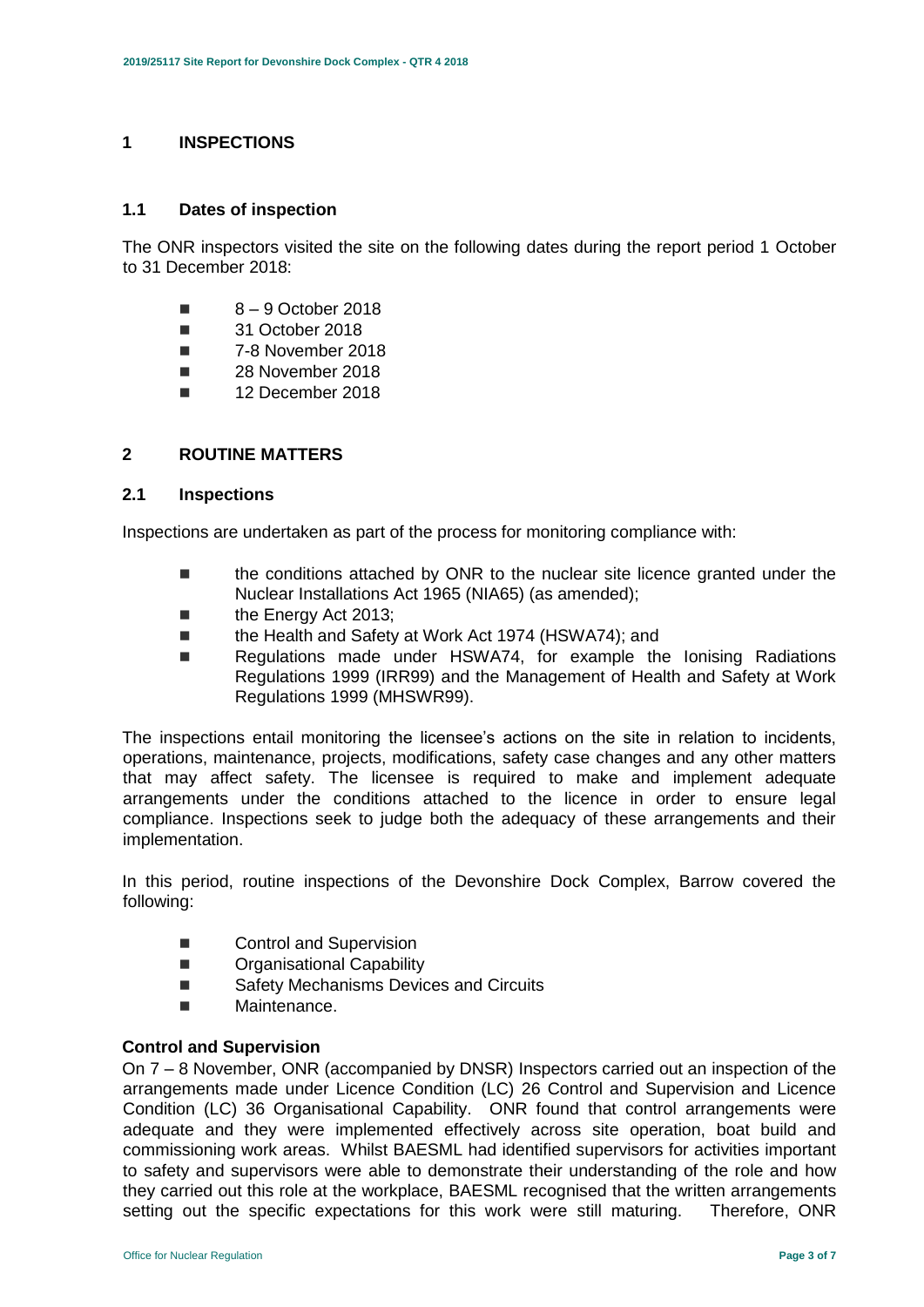reaffirmed an earlier inspection finding that some improvement in this area was required and agreed with BAESM that they would continue to develop these arrangements and implement the improvements by mid 2019.

During this inspection ONR verified that elements of a recent organisational change that related to control and supervision had been implemented effectively and hand over of responsibilities important to safety for control and supervision was being actively managed. Therefore ONR judged that the arrangements for LC 36 relevant to organisation change for being adequately implemented.

#### **Maintenance**

On 19 December ONR inspectors, supported by DNSR, carried out an inspection of BAESML's arrangements made under Licence Condition (LC) 27 Safety Mechanisms Devices and Circuits and Licence Condition (LC28) for Examination, Inspection, Maintenance and Testing. This included a review of BAESML's written arrangements, holding meetings with personnel responsible for managing the arrangements and conducting and managing maintenance activities, and sampling maintenance records and witnessing maintenance activities on the ship-lift. ONR concluded that, for both licence conditions, the arrangements and their implementation was adequate.

#### **2.2 Other work**

#### **Site Redevelopment Project**

ONR met with the Site Redevelopment Team on  $8<sup>th</sup>$  October to discuss civil and structural engineering aspects of the design and construction work currently underway on the new facilities to support the Dreadnought Class build programme.

#### **Annual Review of Safety**

The ONR Superintending Inspector attended site on 12 December for the Annual Review of Safety, where BAE presented to Regulators their assessment of compliance, operational programmes and site redevelopment plans and the aspects of BAESML strategic objectives relevant to safety performance. ONR concurred with BAESMLs self assessment and noted that the meeting was conducted effectively and in line with ONR's guidance.

#### **3 NON-ROUTINE MATTERS**

Licensees are required to have arrangements to respond to non-routine matters and events. ONR inspectors judge the adequacy of the licensee's response, including actions taken to implement any necessary improvements.

On 19<sup>th</sup> December, whilst on site for a scheduled inspection, an ONR inspector visited a workshop in the Devonshire Dock Hall (DDH) where a failure in a smoke extraction unit had occurred, leading to smoke being generated in the work area and resulting in activation of the fire alarm. ONR observed that BAESML had responded effectively, and had put in place actions to prevent any reoccurrence and assess the root causes. ONR informed BAESML that they would monitor as part of routine inspection arrangements in early 2019.

#### **4 REGULATORY ACTIVITY**

ONR may issue formal documents to ensure compliance with regulatory requirements. Under nuclear site licence conditions, ONR issues regulatory documents, which either permit an activity or require some form of action to be taken; these are usually collectively termed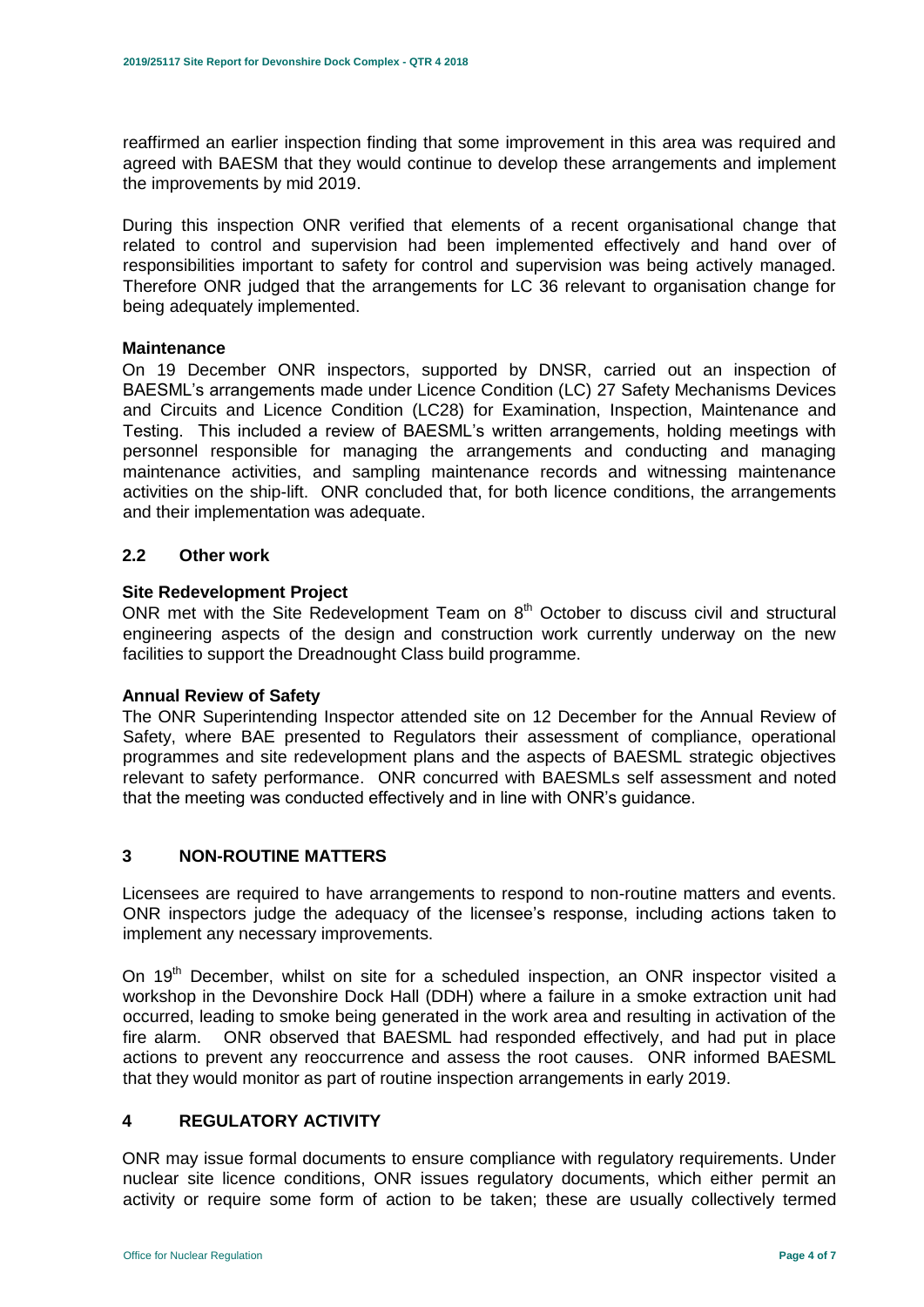'Licence Instruments' (LIs), but can take other forms. In addition, inspectors may issue Enforcement Notices to secure improvements to safety.

None this period

# **News from ONR – October - December, 2018**

## **October:**

- We welcomed the [publication](http://news.onr.org.uk/2018/10/iaea-review-torness-power-station/) of the key review of operational safety performance at Torness nuclear power station, published by the International Atomic Energy Agency and the UK government. The report highlights eight areas of good practice at Torness and offers proposals for further improvements, which we fully support.
- Following our decision to prosecute, EDF Energy Nuclear Generation Ltd and Doosan Babcock Ltd pleaded guilty to offences at Hinkley Point B under the Health & Safety at Work etc. Act 1974, section 3(1) and the Work at Height Regulations 2005, Regulation 4(1) respectively. The incident was a conventional health and safety matter, with no radiological risk to workers or the public. [A sentencing date](http://news.onr.org.uk/2018/10/edf-and-doosan-babcock-plead-guilty/) has been set for 1 February 2019 at Taunton Crown Court.

On 1 February 2019 EDF Energy were fined £200,000 and Doosan Babcock £150,000. The companies were also ordered to each pay half of the prosecution costs of £36,353.84

The sentencing marks the conclusion of a prosecution brought by ONR for offences under the Health & Safety at Work etc. Act 1974, section 3(1), (in relation to EDF Energy), and the Work at Height Regulations 2005, Regulation 4(1), (for Doosan Babcock).

The full [press statement](http://news.onr.org.uk/2019/02/companies-fined-for-health-and-safety-breaches/) is available on our website.

#### **November**:

 Following a rigorous procurement process, we appointed six nuclear supply chain organisations to our new [Technical Support Framework \(TSF\).](http://news.onr.org.uk/2018/11/new-technical-support-framework-announced/) The new TSF, which came in to effect on 1 November 2018, has been established to provide a renewed and modernised framework for procuring technical support. We use this technical support to obtain, for example, expert technical assessments, access to specialist software or modelling, or access to niche skill sets that we do not retain in-house.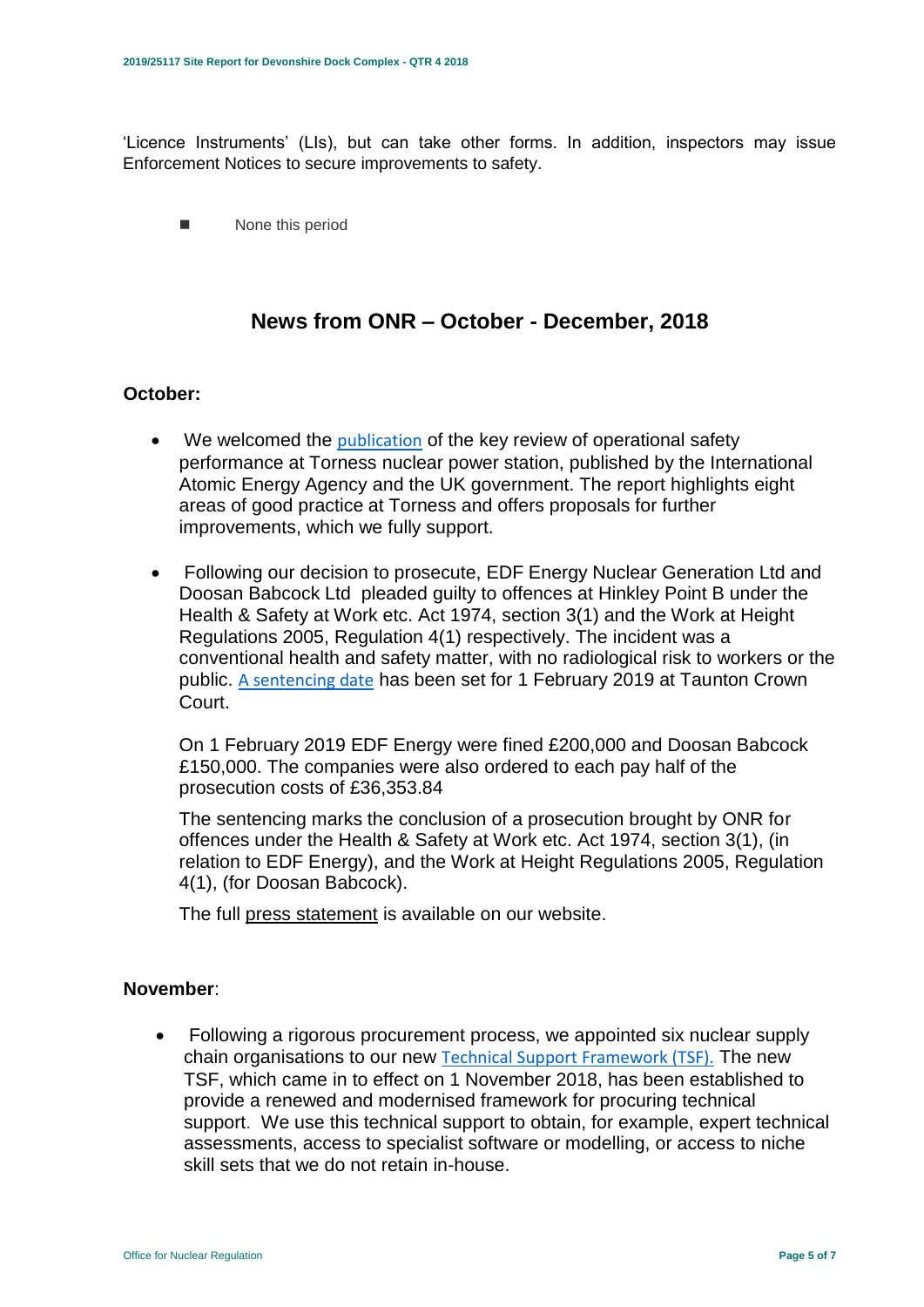- The revised Nuclear Safety Directive introduced a European system of Topical Peer Review in 2017 and every six years thereafter. We played a leading role in the preparations for the first European 'Topical Peer Review' on Ageing Management of Nuclear Power Plants and welcome the publication of the [first](http://news.onr.org.uk/2018/11/onr-welcomes-first-topical-peer-review/)  [peer review report](http://news.onr.org.uk/2018/11/onr-welcomes-first-topical-peer-review/) by the European Nuclear Safety Regulator Group. We are pleased that a number of our experts made a valuable contribution to the exercise alongside 16 European countries as well as Norway, Switzerland and Ukraine. The UK report was authored jointly between ourselves, EDF Nuclear Generation Ltd and EDF-NNB GenCo.
- [The Atomic Weapons Establishment \(AWE\) was fined £1 million](http://news.onr.org.uk/2018/11/awe-prosecution-reaction/) after admitting offences under Section 2 (1) of the Health and Safety at Work etc. Act (1974). The incident, which occurred on 27 June 2017 was a conventional health and safety matter and there was no radiological risk to workers or the public. The prosecution was the result of our investigation into the incident.
- In conjunction with the Environment Agency, we announced the completion of our [initial high level scrutiny](http://news.onr.org.uk/2018/11/uk-hpr1000-completes-gda-step-2/) of the UK HPR1000 reactor design.
- We provided NNB Genco (HPC) Ltd (NNB GenCo) with [consent](http://news.onr.org.uk/2018/11/consent-for-hinkley-point-c-nuclear-island-concrete-pour/) to commence the unit 1 Nuclear Island concrete pour at Hinkley Point C (HPC). We also hosted our third webinar to explain our permissioning role for the Nuclear Island concrete pour at HPC and to provide information on our work to ensure that the new nuclear power station is built to the standards expected in the UK. Amongst others, a number of Site Stakeholder Group members joined the webinar and we received excellent feedback. We are planning further webinars on various topics in 2019. If you would like to find out more, please contact the ONR Communications team at [contact@onr.gov.uk](mailto:contact@onr.gov.uk)
- After 16 years of decommissioning work, Bradwell became the first of the Magnox nuclear power stations to receive our permission to enter into a period of "care and maintenance".
- The nuclear safeguards regulations which will enable ONR to set up the domestic safeguards regime following Euratom withdrawal, were laid in Parliament. The Government published the details, [alongside its response and](https://www.gov.uk/government/consultations/nuclear-safeguards-regulations)  [the feedback to consultation on the draft regulations on its website.](https://www.gov.uk/government/consultations/nuclear-safeguards-regulations)

# **December**:

- [Court proceedings continued](http://news.onr.org.uk/2018/12/prosecution-of-sellafield-ltd/) in our [prosecution of Sellafield Ltd](http://news.onr.org.uk/2018/07/update-prosecution-of-sellafield-ltd/) for offences under Section 2 (1) of the Health and Safety at Work etc Act (1974).
- Reactor 3 at Hunterston B remains offline after being shut down following a routine inspection into cracks in its graphite core, in March 2018. [Cracking of the](http://www.onr.org.uk/civil-nuclear-reactors/graphite-core-of-agrs.htm)  [graphite bricks in Advanced Gas-cooled Reactors](http://www.onr.org.uk/civil-nuclear-reactors/graphite-core-of-agrs.htm) such as Hunterston B is expected as the reactors age. However, the number of cracks found during the inspection of Reactor 3 has led to the licensee, EDF Nuclear Generation Limited, carrying